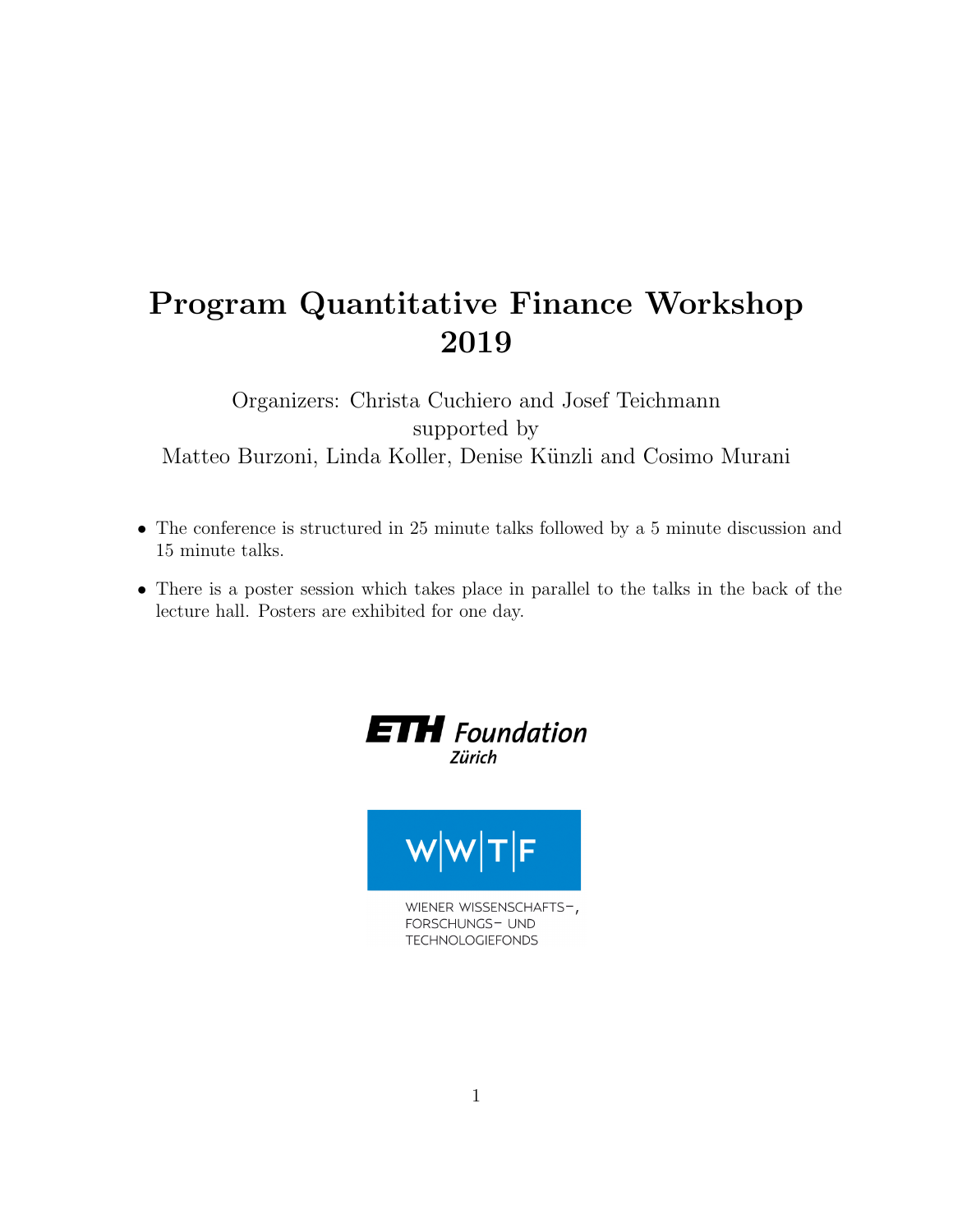|       | Wednesday 23.01.2019 Morning                                        |
|-------|---------------------------------------------------------------------|
| 8:30  | <b>Registration</b>                                                 |
| 9:00  | <b>Opening Remarks</b>                                              |
| 9:15  | Frederic Bucci, Iacopo Mastromatteo, Zoltan Eisler, Fabrizio Lillo, |
|       | Jean-Philippe Bouchaud and Charles-Albert Leshalles                 |
|       | Co-impact: Crowding effects in institutional trading activity       |
|       | Discussant: Francesco Cesarone                                      |
| 9:45  | Xue Dong He and Moris Strub                                         |
|       | Mental Adjustment of the Reference Point                            |
|       | and its Affect on Portfolio Selection under Loss Aversion           |
| 10:00 | Alexander Barzykin and Fabrizio Lillo                               |
|       | Optimal VWAP execution under transient price impact                 |
|       | Discussant: Giacomo Bormetti                                        |
| 10:30 | <b>Coffee break</b>                                                 |
| 11:00 | Emanuele Nastasi, Andrea Pallavicini and Giulio Sartorelli          |
|       | Smile Modelling in Commodity Markets                                |
|       | Discussant: Tiziano Vargiolu                                        |
| 11:30 | Mariia Soloviova and Tiziano Vargiolu                               |
|       | Efficient representation of supply and demand curves on one         |
|       | day-ahead electricity markets                                       |
| 11:45 | Luciano Campi, Maddalena Ghio and Giulia Livieri                    |
|       | $N$ -player games and mean-field games                              |
|       | with smooth dependence on past absorptions                          |
| 12:00 | Gechun Liang and Haodong Sun                                        |
|       | Dynkin games with Poisson random intervention times                 |
|       | Discussant: Maddalena Ghio                                          |
| 12:30 | Lunch                                                               |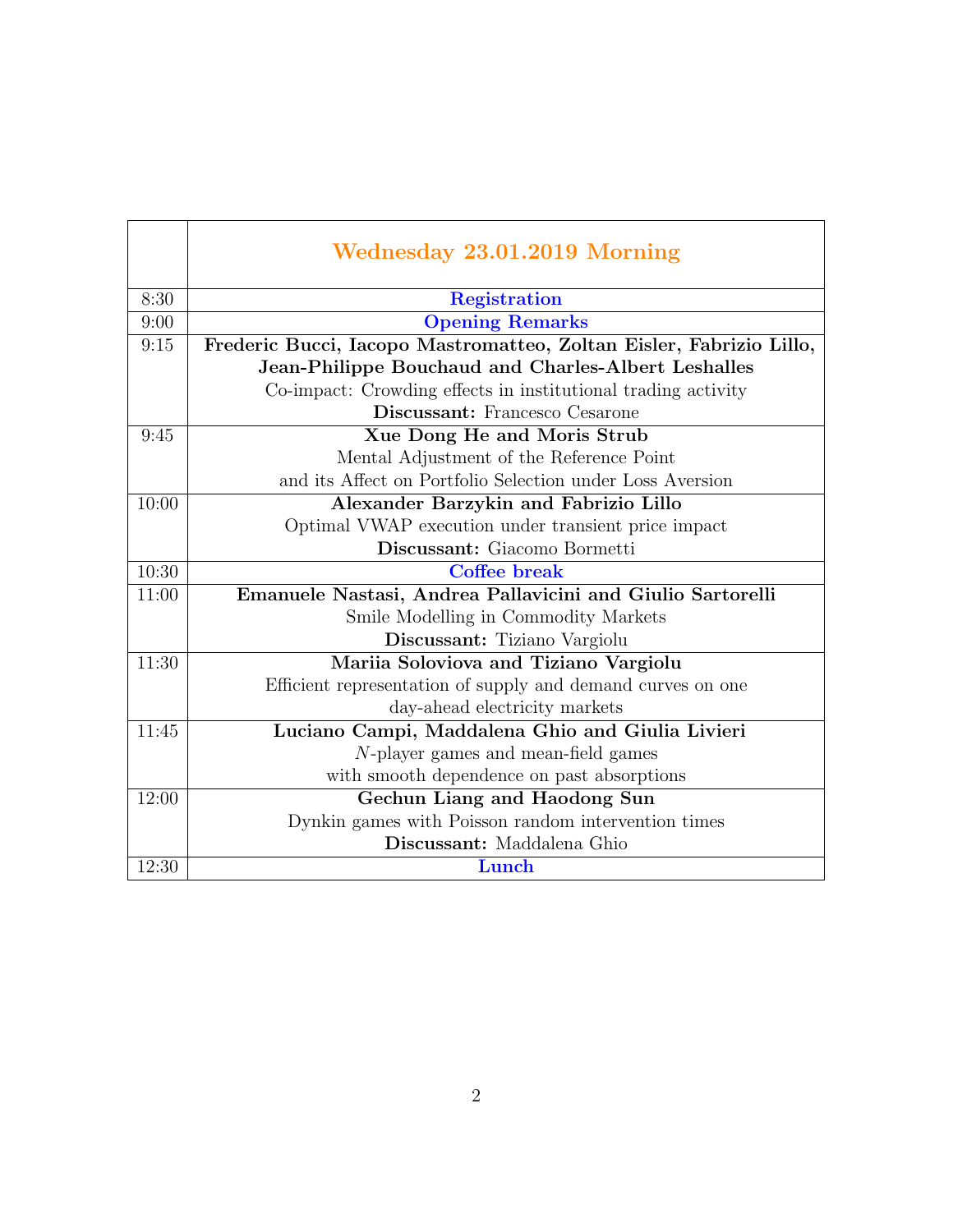|               | Wednesday 23.01.2019 Afternoon                                            |
|---------------|---------------------------------------------------------------------------|
| 14:00         | Aleksey Kolokolov, Giulia Livieri and Davide Pirino                       |
|               | Statistical inferences for price staleness                                |
|               | Discussant: Roberto Reno                                                  |
| 14:30         | Imma Curato and Simona Sanfelici                                          |
|               | Designing a Fourier transform method to                                   |
|               | estimate the stochastic leverage effect in the presence of noise          |
| 14:45         | Giulia Livieri, Maria Elvira Mancino and Stefano Marmi                    |
|               | Asymptotic results for the Fourier estimator of the integrated quarticity |
|               | Discussant: Christa Cuchiero                                              |
| 15:15         | <b>Coffee break</b>                                                       |
| 16:00         | Francesco Rocciolo, Andrea Gheno and Chris Brooks                         |
|               | Explaining Abnormal Returns in Stock Markets:                             |
|               | An Alpha-Neutral Version of the CAPM                                      |
|               | <b>Discussant:</b> Claudia Ceci (to be confirmed)                         |
| 16:30         | <b>Matthias Kaldorf and Dominik Wied</b>                                  |
|               | Testing Constant Cross-Sectional Dependence                               |
|               | with Time-Varying Marginal Distributions in Parametric Models             |
| 16:45         | Claudio Morana                                                            |
|               | Regularized semiparametric estimation of                                  |
|               | high dimensional dynamic conditional covariance matrices                  |
| 17:00         | Fabio Bellini, Francesco Cesarone,                                        |
|               | Christian Colombo and Fabio Tardella                                      |
|               | Risk Parity with Expectiles                                               |
| 17:15         | Fabio Bellini, Edit Rroji and Carlo Sala                                  |
|               | Information content of implicit quantile and implicit expectile curves    |
| 17:30         | Giuseppe Buccheri, Davide Pirino and Luca Trapin                          |
| (until 18:00) | Managing liquidity with portfolio staleness                               |
|               | Discussant: Fabrizio Lillo                                                |
| 18:30         | Apero                                                                     |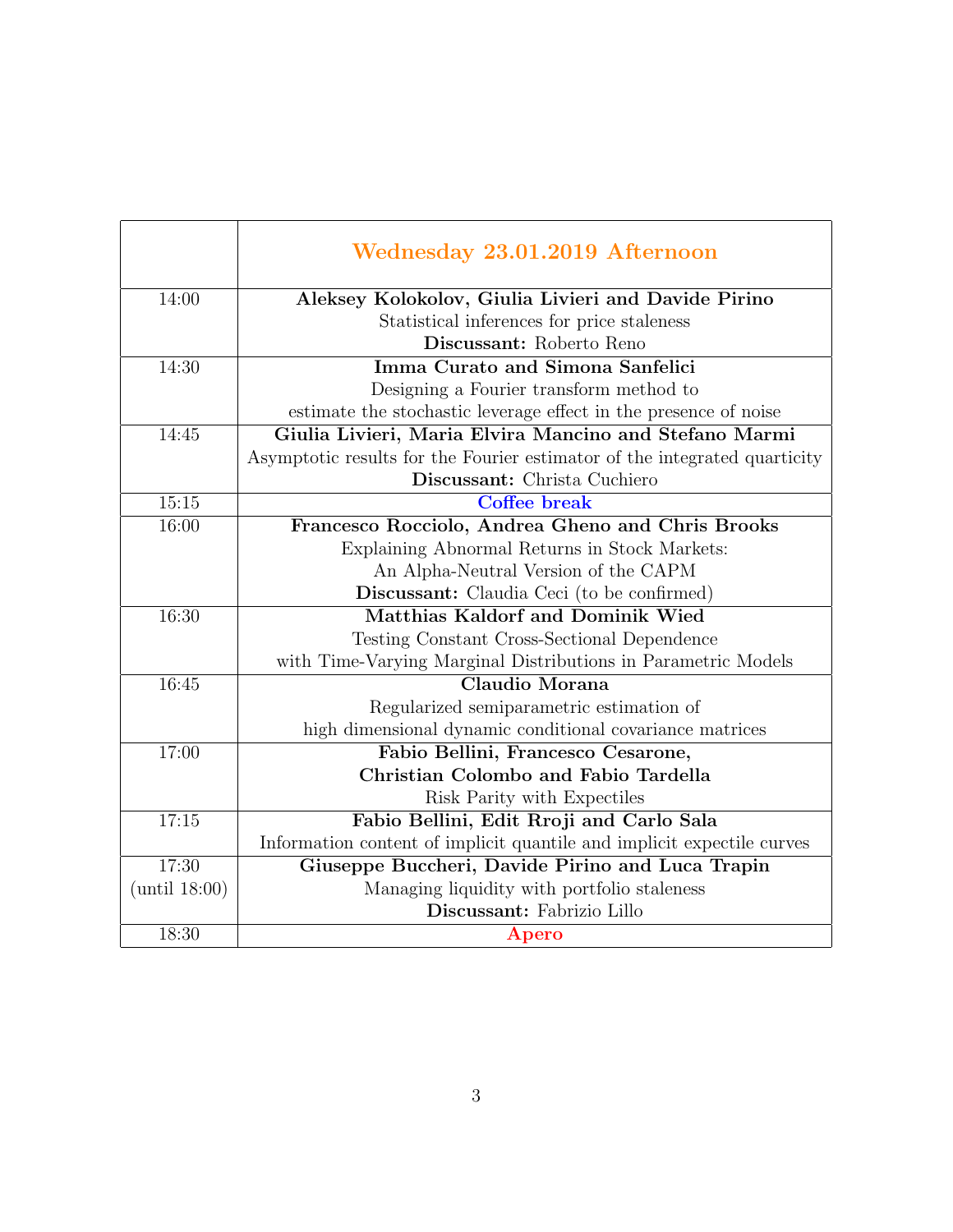|         | Wednesday 23.01.2019 Poster Session                                   |
|---------|-----------------------------------------------------------------------|
| all day | Anne-Florence Allard, Hamza Hanbali and Kristien Smedts               |
|         | COAALA: Beware of the beast with four tails in stock-bond co-movement |
| all day | Antonella Basso, Giorgia Oggioni and Rossana Riccardi                 |
|         | Efficiency valuation of stocks and Green portfolio construction:      |
|         | a two stage approach                                                  |
| all day | Shuo Huang, Gechun Liang and Thaleia Zariphopoulou                    |
|         | An approximation scheme for semilinear parabolic PDEs                 |
|         | with convex and coercive Hamiltonians                                 |
| all day | Yves Rakotondratsimba and S Lajili-Jarjir                             |
|         | Bond sensitivities under large shifts of the interest rates           |
| all day | Sabrina Mulinacci and Umberto Cherubini                               |
|         | Extensions and distortions of lambda-fuzzy measures                   |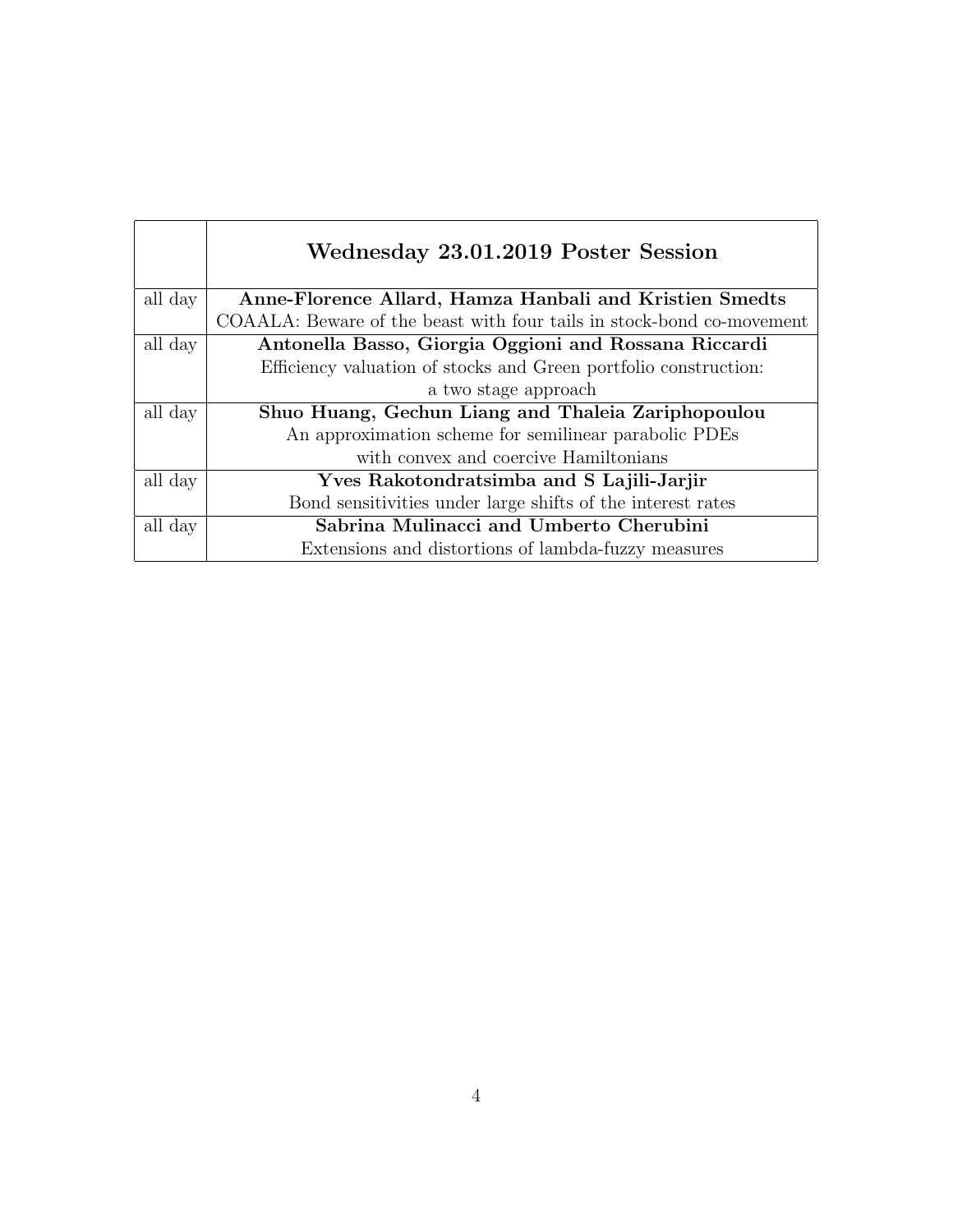|       | Thursday 24.01.2019 Morning                                                      |
|-------|----------------------------------------------------------------------------------|
| 9:00  | Piero Mazzarisi, Paolo Barucca, Fabrizio Lillo and Daniele Tantari               |
|       | A dynamic network model with persistent links and node-specific latent variables |
|       | with an application to the interbank market                                      |
|       | Discussant: Claudio Tebaldi                                                      |
| 9:30  | Felix-Benedikt Liebrich and Gregor Svindland                                     |
|       | Risk Sharing for Capital Requirements with Multidimensional Security Markets     |
| 9:45  | Alessandro Calvia and Emanuela Rosazza Gianin                                    |
|       | Risk measures and progressive enlargement of filtrations: a BSDE approach        |
| 10:00 | Claudio Tebaldi and Andrea Buraschi                                              |
|       | Asset Pricing Implications of Systemic Risk in Network Economies                 |
|       | Discussant: Emmanuela Rosazza                                                    |
| 10:30 | Coffee break                                                                     |
| 11:00 | Roberto Reno, Loriana Pelizzon, Aleksey Kolokolov,                               |
|       | Mario Bellia and Kim Christensen                                                 |
|       | High-Frequency Trading During Flash Crashes: Walk of Fame or Hall of Shame?      |
|       | Discussant: Matteo Burzoni                                                       |
| 11:30 | Cecilia Mancini                                                                  |
|       | Measuring the relevance of the microstructure noise in financial data            |
| 11:45 | Annalisa Fabretti and Samantha Leorato                                           |
|       | Random distributions via Sequential Quantile Barycenter Array                    |
| 12:00 | Johann Nicolle, Huyen Pham and Carmine De Franco                                 |
|       | Bayesian learning for the Markowitz portfolio selection problem                  |
|       | Discussant: Come Hure                                                            |
| 12:30 | Lunch                                                                            |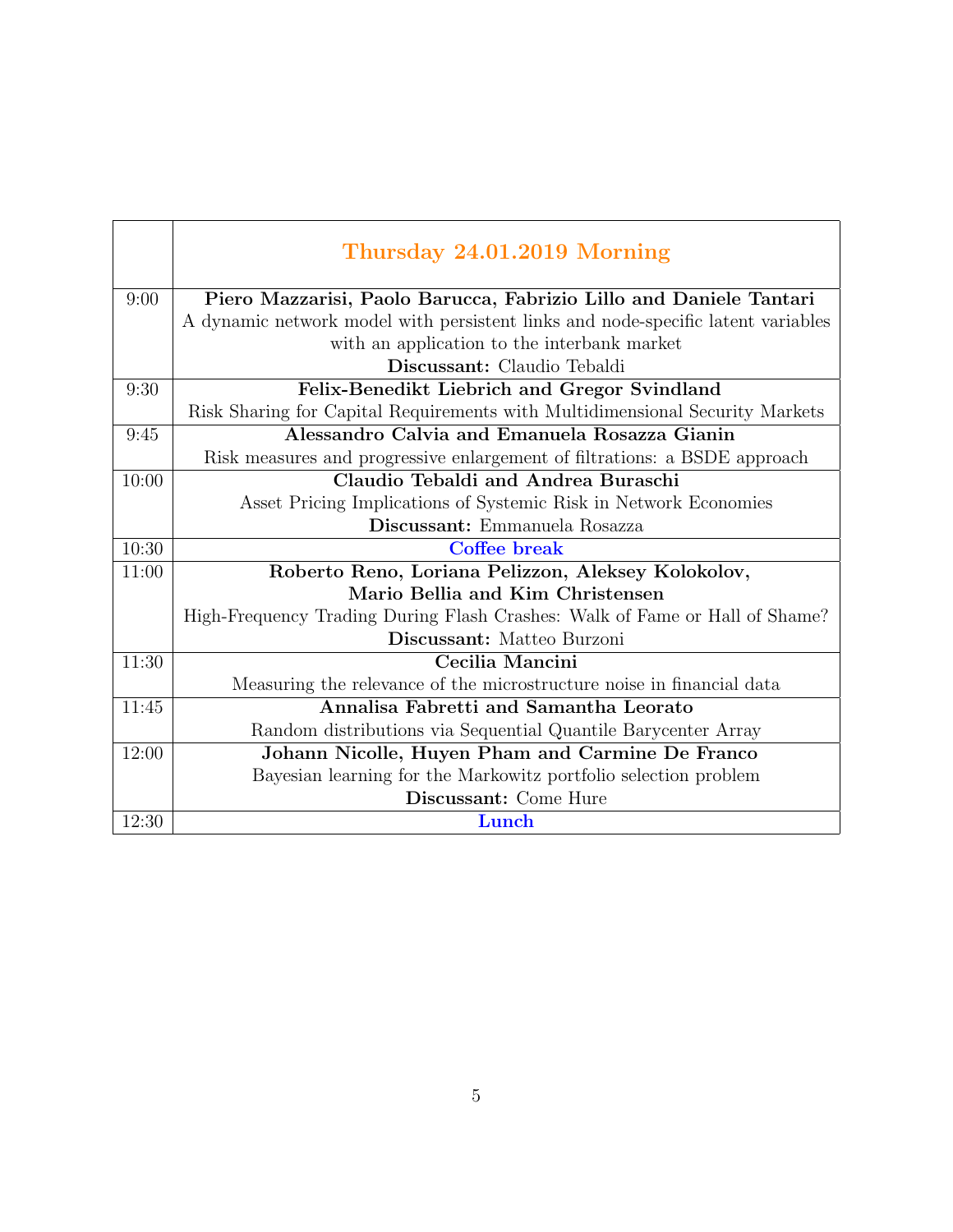|               | Thursday 24.01.2019 Afternoon                                               |
|---------------|-----------------------------------------------------------------------------|
| 14:00         | Claudia Ceci and Lijun Bo                                                   |
|               | Locally Risk-Minimizing Hedging of Counterparty Risk                        |
|               | for Portfolio of Credit Derivatives                                         |
|               | Discussant: Alessandro Gnoatto                                              |
| 14:30         | Francesca Biagini, Alessandro Gnoatto and Immacolata Oliva                  |
|               | BSDEs of counterparty risk in the presence of                               |
|               | multiple discounting rules and aggregation levels.                          |
| 14:45         | Fabio Antonelli and Alessandro Ramponi                                      |
|               | Sergio Scarlatti and Elisa Alos                                             |
|               | CVA and vulnerable options in stochastic volatility models                  |
| 15:00         | Claudio Fontana, Zorana Grbac,                                              |
|               | Sandrine Gümbel and Thorsten Schmidt                                        |
|               | Term structure modeling for multiple curves with stochastic discontinuities |
|               | Discussant: Andrea Pallavicini                                              |
| 15:30         | <b>Coffee break</b>                                                         |
| 16:00         | Aitor Muguruza Gonzalez, Elisa Alos Alcalde,                                |
|               | and David Garcia Lorite                                                     |
|               | On smile properties of volatility derivatives and exotic products:          |
|               | understanding the VIX skew                                                  |
|               | Discussant: Jim Gatheral                                                    |
| 16:30         | Christa Cuchiero and Sara Svaluto-Ferro                                     |
|               | Infinite dimensional polynomial jump-diffusions                             |
| 16:45         | Yue Kuen Kwok, Pingping Zeng and Wendong Zheng                              |
|               | Fast Hilbert transform algorithms                                           |
|               | for pricing discrete timer options under stochastic volatility models       |
| 17:00         | Lorenzo Torricelli                                                          |
|               | Anomalous diffusions in equity prices and the volatility term structure     |
| 17:15         | Jim Gatheral (supported by the Baffi-CAREFIN Research Center)               |
| (until 17:45) | Diamond trees, forests, and the exponentiation theorem                      |
|               | Discussant: Josef Teichmann                                                 |
| 19:00         | <b>Conference Dinner</b>                                                    |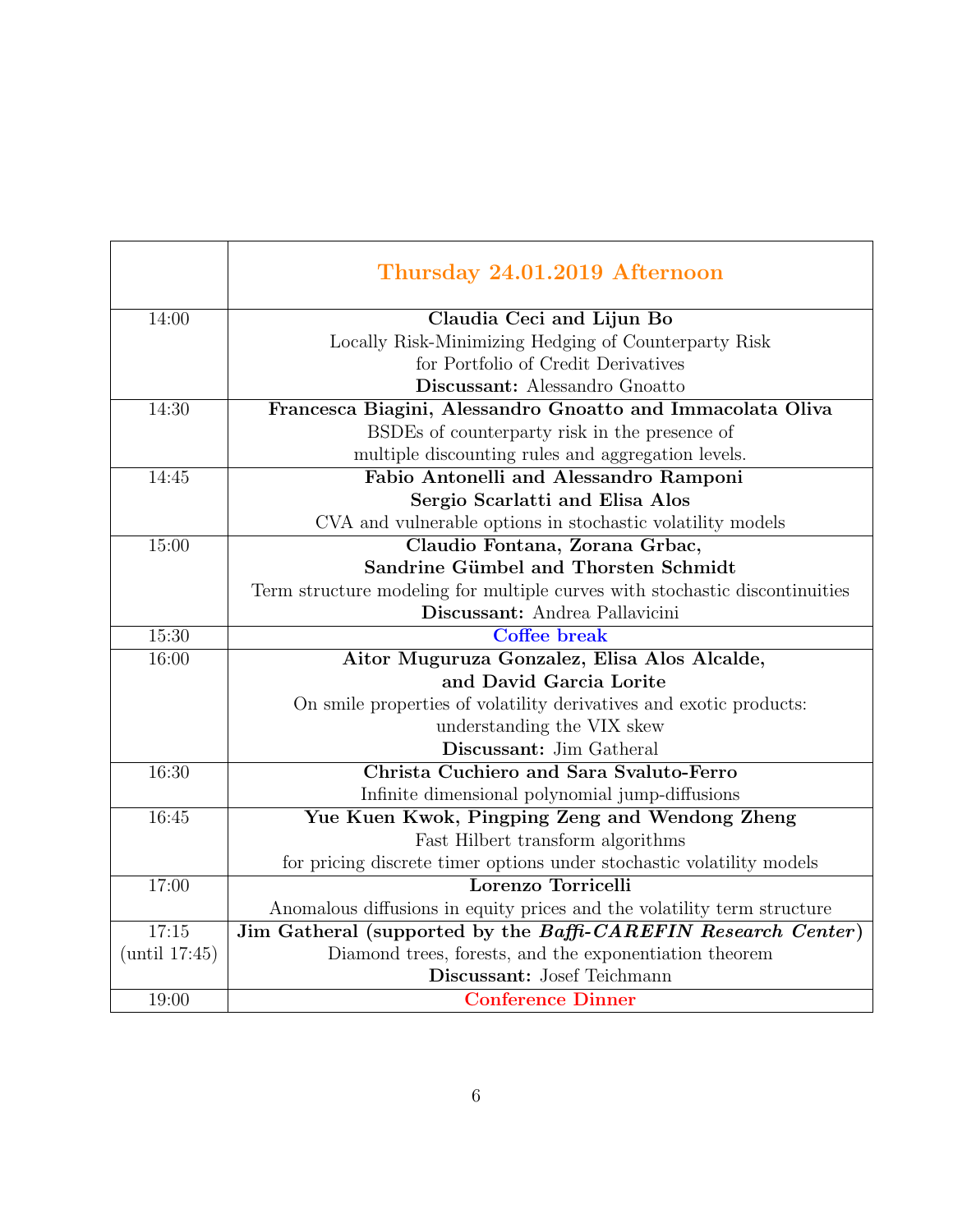|         | Thursday 24.01.2019 Poster Session                       |
|---------|----------------------------------------------------------|
| all day | Stefano Colucci                                          |
|         | On Estimating Bitcoin Value at Risk:                     |
|         | a comparative analysis                                   |
| all day | Anna Maria Fiori, Ilaria Foroni and Alessandro Avellone  |
|         | Portfolio optimization with nonlinear loss aversion      |
| all day | Benjamin Loveless, Carolyn Phelan and Guido Germano      |
|         | Numerical inversion of the z-transform with applications |
|         | in the pricing of discretely monitored exotic options    |
| all day | Immacolata Oliva, Luca Di Persio and Kai Wallbaum        |
|         | Constant Proportion-Portfolio Insurance                  |
|         | with Guaranteed Minimum Equity Exposure                  |
| all day | <b>Andrey Pankratov</b>                                  |
|         | Leverage effect puzzle: a rational explanation           |
| all day | Damiano Rossello and Christos E. Kountzakis              |
|         | Path-Dependent Acceptability Indexes of Performance      |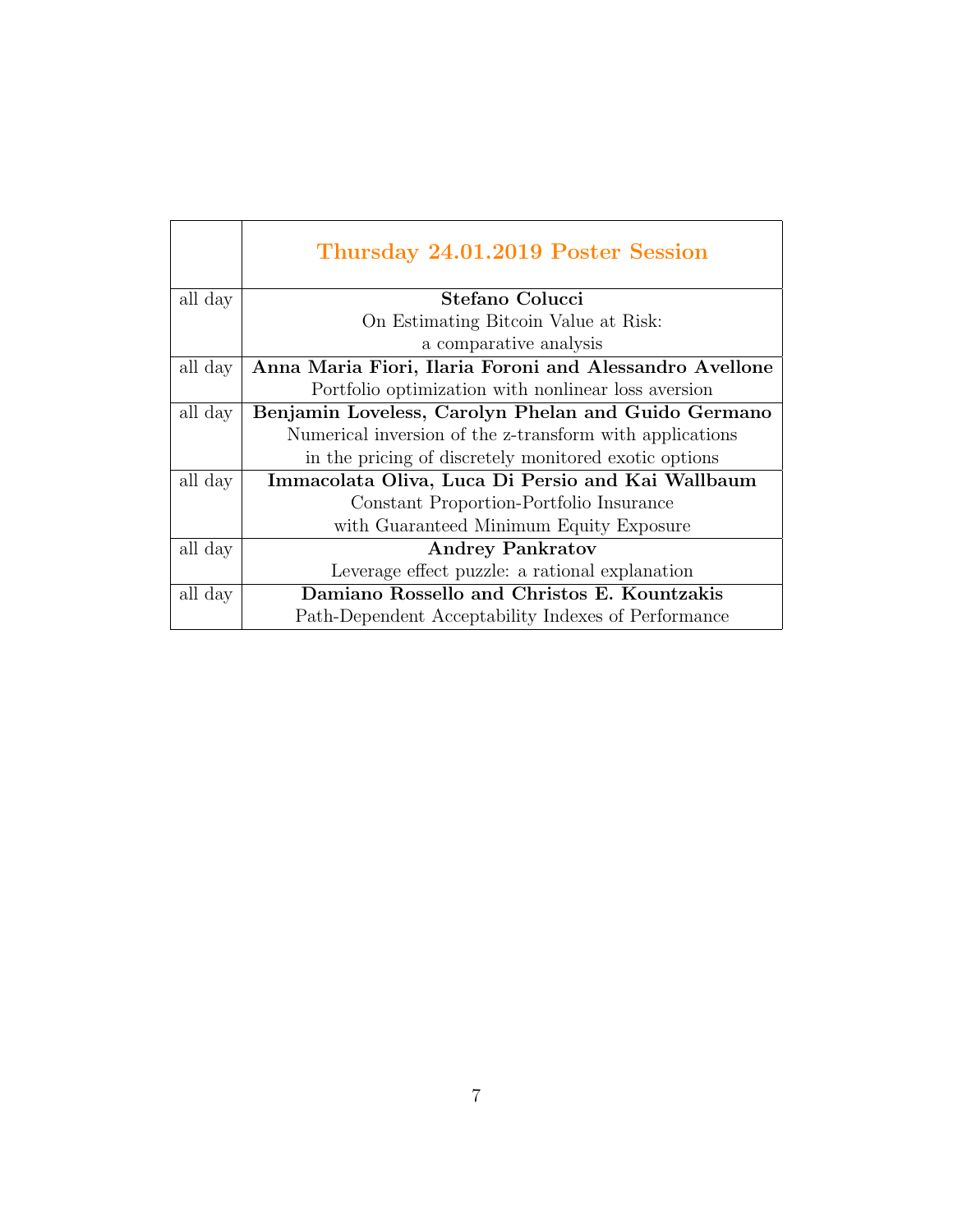|       | Friday 25.01.2019 Morning                                            |
|-------|----------------------------------------------------------------------|
| 9:00  | Come Hure, Huyen Pham, Nicolas Langrene and Achref Bachouch          |
|       | Deep learning algorithms for stochastic control problems             |
|       | Discussant: Johann Nicolle                                           |
| 9:30  | Giuseppe Buccheri, Giacomo Bormetti, Fulvio Corsi and Fabrizio Lillo |
|       | A General Class of Score-Driven Smoothers                            |
| 9:45  | Roberto Daluiso                                                      |
|       | Second order sensitivities in linear or constant time                |
| 10:00 | Giorgia Callegaro, Martino Grasselli and Gilles Pages                |
|       | Fast Hybrid Schemes for Fractional Riccati Equations                 |
|       | (Rough is not so Tough)                                              |
|       | Discussant: Marco Maggis                                             |
| 10:30 | Coffee break                                                         |
| 11:00 | Stefano Herzel, Marco Nicolosi and Katia Colaneri                    |
|       | The value of information for optimal portfolio management            |
|       | Discussant: Claudio Fontana                                          |
| 11:30 | Vathana Ly Vath, Luca Prezioso and Simone Scotti                     |
|       | Growth Opportunities                                                 |
|       | and Dividend Control Problem under Financing Constraints             |
| 11:45 | Francesco Caloia, Andrea Cipollini and Silvia Muzzioli               |
|       | On the financial connectedness of the commodity market               |
|       | a replication of the Diebold and Yilmaz (2012) study                 |
| 12:00 | Thomas Bernhardt and Catherine Donnelly                              |
|       | How much to put in a tontine                                         |
|       | Discussant: Cosimo Munari                                            |
| 12:30 | Lunch                                                                |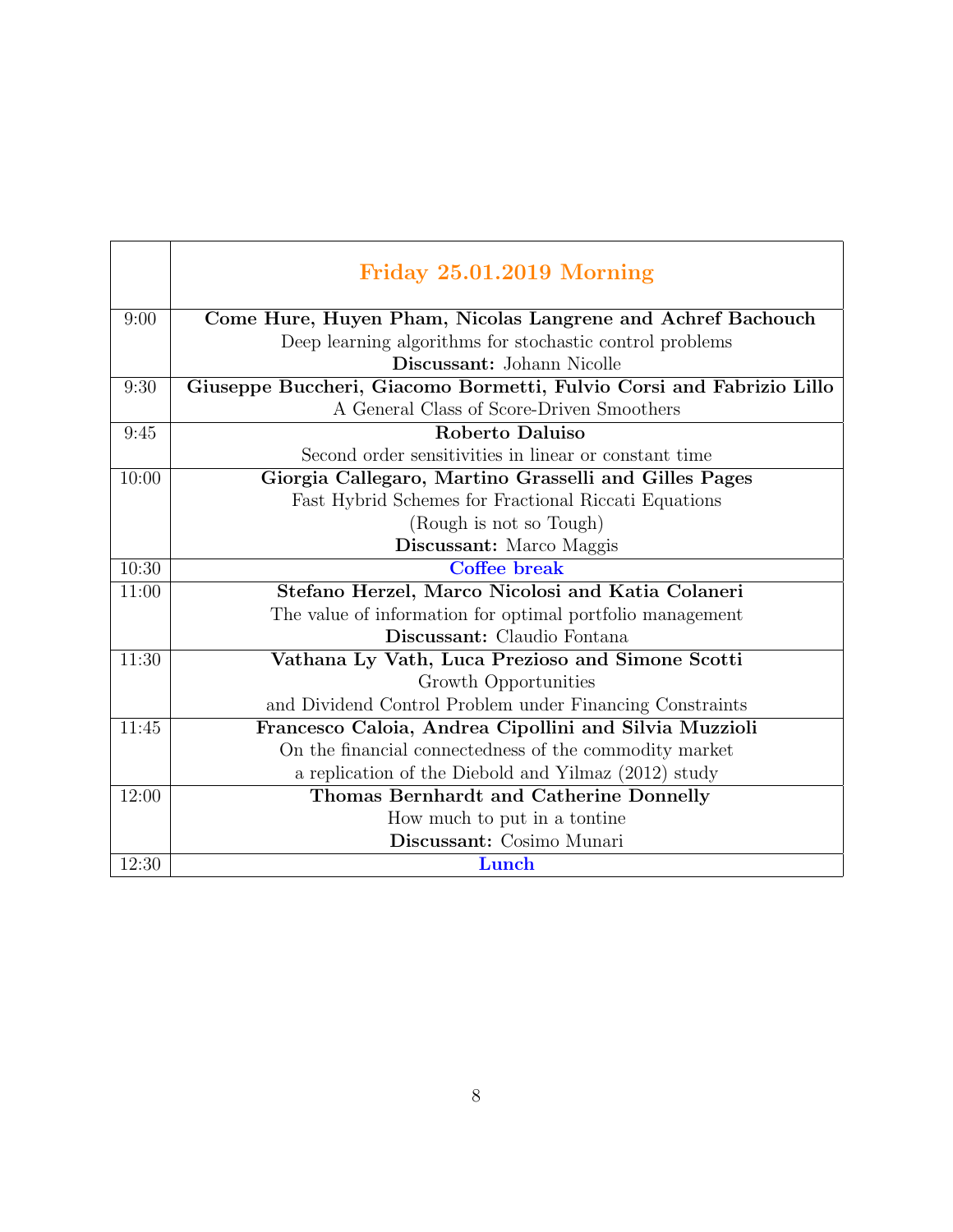|       | Friday 25.01.2019 Afternoon                                                        |
|-------|------------------------------------------------------------------------------------|
| 14:00 | Deniz Erdemlioglu, Xiye Yang and Mardi Dungey                                      |
|       | Testing for intensity jumps in high frequency data                                 |
|       | with new information arrivals                                                      |
|       | Discussant: Maria Elvira Mancino                                                   |
| 14:30 | <b>Waseem Toraubally</b>                                                           |
|       | Arbitrage Equilibria in Large Games with Many Commodities                          |
| 14:45 | Alexander Molitor and Christoph Kühn                                               |
|       | Prospective strict no-arbitrage                                                    |
|       | and the fundamental theorem of asset pricing under transaction costs               |
| 15:00 | Francesca Biagini, Andrea Mazzon and Thilo Mayer-Brandis                           |
|       | Liquidity induced bubbles via flows of ELMMs                                       |
|       | Discussant: Oleksii Mostovyi                                                       |
| 15:30 | Coffee break                                                                       |
| 16:00 | Ambrogio Dalo, Rocco Ciciretti and Lammertjan Dam                                  |
|       | The Contribution of Betas versus Characteristics in the ESG premium                |
|       | Discussant: Johannes Muhle-Karbe                                                   |
| 16:30 | Matteo Madotto and Federico Severino                                               |
|       | Heterogeneous awareness in financial markets                                       |
| 16:45 | Oleksii Mostovyi and Mihai Sirbu                                                   |
|       | Sensitivity analysis of the utility maximization problem                           |
|       | with respect to model perturbations                                                |
|       | Discussant: Giorgia Callegaro                                                      |
| 17:15 | Roberto Baviera and Giulia Bianchi                                                 |
|       | Model risk in mean-variance portfolio selection:                                   |
|       | an analytic solution to the worst-case approach                                    |
| 17:30 | Giacomo Bormetti, Fabrizio Lillo and Danilo Vassallo                               |
|       | A tale of two sentiment scales:                                                    |
|       | Disentangling short-run and long-run components in multivariate sentiment dynamics |
| 17:45 | Matteo Pisati, Giovanni Barone-Adesi and Carlo Sala                                |
|       | Greed and Fear: The Nature of Sentiment                                            |
|       | Discussant: Massimo Morini                                                         |